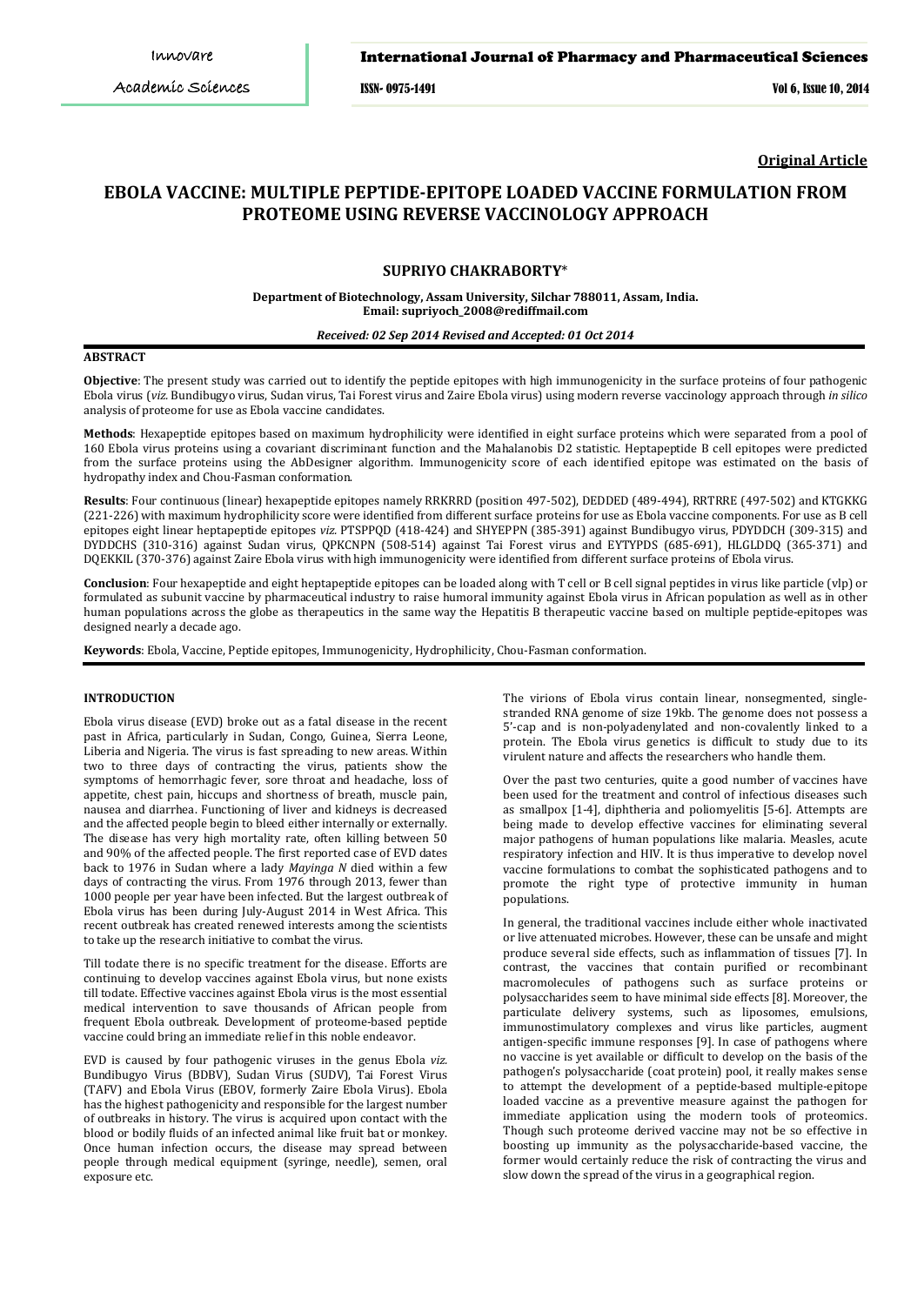To generate immunological response to a pathogen, the B cells play a key role by making antibodies against the viral antigens, some developing into memory B cells and performing the role of antigen presenting cells. B cells are continuously produced in the bone marrow. B cells are distinct from other lymphocytes, such as T cells and natural killer cells (NK), by virtue of the presence of a protein on the outer surface known as a B cell receptor (BCR). This specialized receptor protein allows a B cell to bind to a specific antigen. When the BCR matches the antigen, the B cell proliferates and secretes a free form of antibodies. The B cell receptors evolve and change throughout the B cell lifespan. The large B cells, often called plasma B cells, secrete large amounts of antibodies which destroy the microbes and make them easier targets for phagocytes. Plasma B cells contain large amounts of rough endoplasmic reticulum (ER), responsible for synthesizing the specific antibody in the cytoplasm. Plasma B cells are generally short lived and undergo apoptosis when the inciting agent *i. e.* the antigen of the pathogen is eliminated.

B cell recognizes the cognate antigen in its native form in the blood or lymph using B cell receptor or membrane bound immunoglobulin. In contrast, the T cells usually recognize their cognate antigen in a processed form as a peptide fragment presented by an antigenpresenting cell's MHC (major histocompatibility complex) molecule to the T cell receptor. A critical feature of the B cells is that they can be activated in a T-cell dependent or independent manner. Detailed discussion on the molecular biology of B cell activation is beyond the scope of this paper. B cells, in fact, constitute a part in the humoral immunity of the adaptive (acquired) immune system. Humoral immunity is the antibody-mediated immune system. B cells also release the cytokines (proteins) which are used in signaling the immune regulatory functions.

In view of the dire need of a vaccine against Ebola, the present investigation was taken up to identify the potential peptide antigens from the extracellular/surface proteins of different pathogenic strains of Ebola and to estimate their immunogenicity using the tools of bioinformatics. The identified peptide antigens with very high immunogenicity could be packaged in a vaccine formulation by the pharmaceutical industry for immediate application to raise protective immunity against Ebola virus in African population to save valuable lives.

| <b>Ebola Virus</b>   | No. of<br>proteins<br>analyzed | <b>Accession No.</b>           | Protein type                              | Hexapeptide<br>Epitope | Epitope<br><b>Position</b> | <b>Hydrophilicity</b><br>score | Antigenic<br>propensity of<br>epitope |
|----------------------|--------------------------------|--------------------------------|-------------------------------------------|------------------------|----------------------------|--------------------------------|---------------------------------------|
| Bundibugyo<br>Virus  | 30                             | gi 302371218<br>YP 3815435.1   | Spike glycoprotein                        | <b>RRTRRE</b>          | 497-502                    | 14.6                           | 5.25                                  |
|                      |                                | gi 499104260<br>IAGL73474.1    | Glycoprotein                              | <b>RRTREE</b>          | 497-502                    | 14.6                           | 5.25                                  |
| Sudan Virus          | 66                             | gi 165940957<br>IABY75323.1    | Matrix protein                            | <b>KTGKKG</b>          | 221-226                    | 8.6                            | 5.45                                  |
|                      |                                | gi 81933487<br>105XX06.1       | VP 40 protein                             | <b>KTGKKG</b>          | 221-226                    | 8.6                            | 5.45                                  |
| Tai Forest<br>Virus  | 20                             | gi 1041218<br> AAB37093.1      | Virion spike<br>glycoprotein              | <b>RRKRRD</b>          | 497-502                    | 18.0                           | 5.29                                  |
|                      |                                | gil302315373<br>[YP 3815426.1] | Spike glycoprotein<br>precursor           | <b>RRKRRD</b>          | 497-502                    | 18.0                           | 5.29                                  |
| Zaire Ebola<br>Virus | 50                             | gi 10314000<br>INP 066243.1    | NP gene product                           | <b>DEDDED</b>          | 489-494                    | 18.0                           | 5.17                                  |
|                      |                                | gi 436409443<br>AGB56839.1     | Virion spike<br>glycoprotein<br>precursor | <b>RRTRRE</b>          | 497-502                    | 14.6                           | 5.25                                  |

## **MATERIALS AND METHODS**

#### **Materials**

All the complete protein sequences for each of the four pathogenic Ebola viruses *viz.* Bundibugyo Virus (30), Sudan virus (66), Tai Forest Virus (20) and Zaire Ebola Virus (50) were retrieved from NCBI database (http: //www. ncbi. nlm. nih. gov).

## **Methods**

Using an in-house perl script, the surface or extracellular proteins of each virus were determined out of five probable subcellular locations of prokaryotic proteins on the basis of a covariant discriminant function algorithm and Mahalanobis D<sup>2</sup> statistic [10]. This method requires the determination of the inverse of a 20x20 matrix for each subcellular location. When the determinant of the matrix was found to be zero for the matrix, *Eigen* value-*Eigen* vector system was used to find the inverse matrix for ascertaining the actual subcellular location of each protein.

The surface proteins or extracellular proteins of each virus were separated using bioinformatics tool. The linear antigenic determinant (hexapeptide epitope) of each surface protein was determined based on the highest hydrophilicity score of each hexapeptide from N terminal end of the protein in a sliding window for one amino acid in the protein [11]. Using this technique, one linear hexapeptide epitope for each protein was precisely predicted with exact location in the protein. The antigenic propensity, the hydrophilicity score and the number of aliphatic amino acids (capable of forming interactions with other molecules) of each hexapeptide epitope were estimated for each surface protein.

The B cell epitopes (linear heptapeptides) of each surface protein were determined using the primary structure based algorithm [12] along with its antigenic propensity. In a protein more than one B cell epitope could be found. The antigenic propensity, the hydrophilicity score and the number of aliphatic amino acids for each B cell heptapeptide epitope were calculated. Not all epitopes in a protein induce high humoral immunity *i. e.* produce a high antibody titers against the protein antigens. In order to find out all the continuous B cell epitopes of a protein with high immunogenicity, the AbDesigner algorithm [13] was used to estimate the hydropathy index, and the Chou-Fasman conformational parameter (of beta turn) which were further utilized for estimating the immunogenicity of the 7-mer heptapeptide epitope.

The surface proteins having potential to generate the efficient epitopes for use as vaccines were further analyzed following *in silico* approach for the polar/non-polar amino acids, hydrophilicity, Gravy score, aromaticity, net charge at neutral pH (7.0) and pI (isoelectric point) to elucidate the interrelationships among the surface proteins for each biochemical character.

#### **RESULTS AND DISCUSSIONS**

Multi-epitope peptide-based vaccines represent a powerful approach to overcome the immunodominance and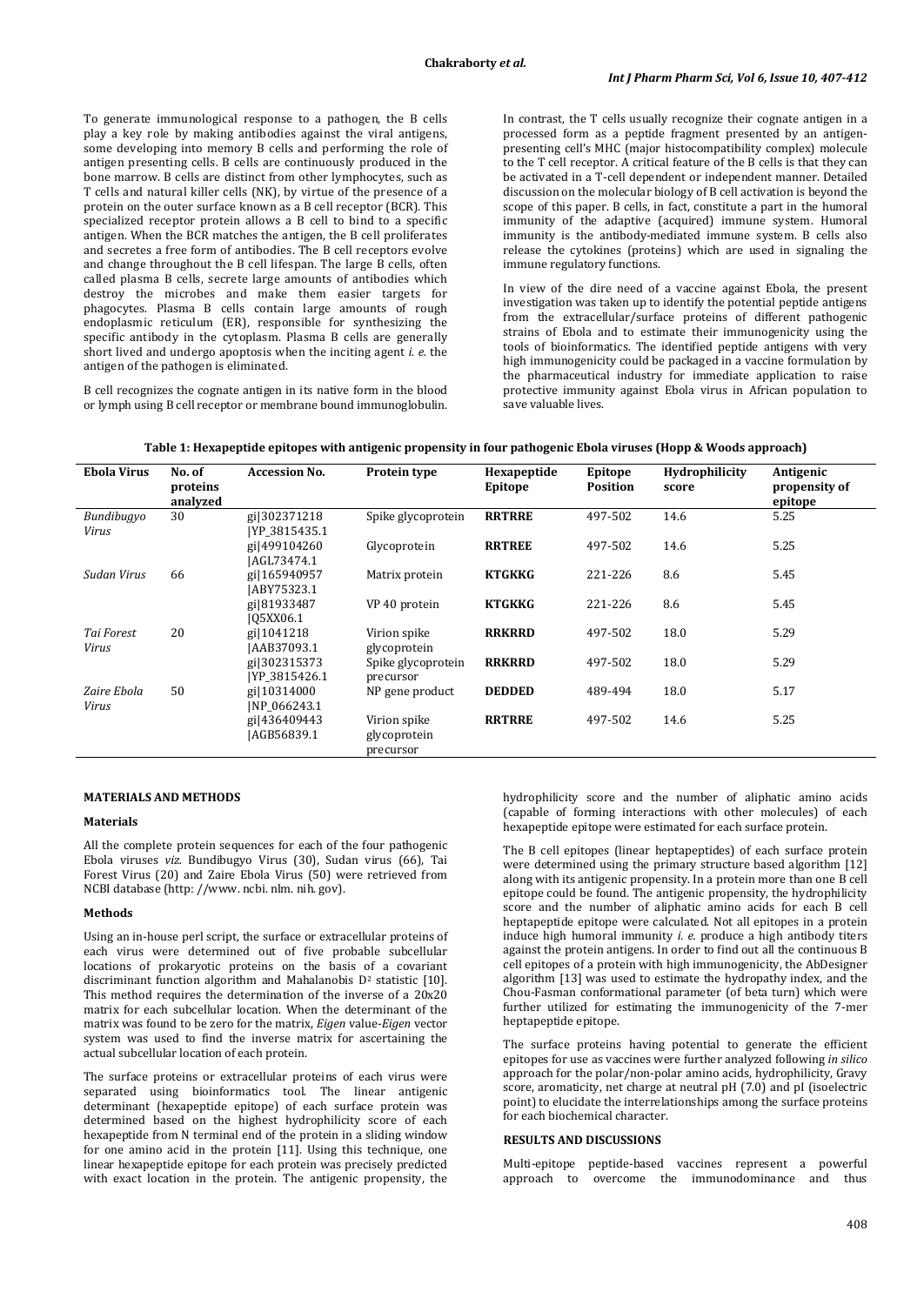simultaneously generate broad immune responses [14-15]. A synthetic-peptide vaccine approach is ideally suited to meet the requirements [16] where different sequences can be easily included in a single dose. Vaccines can be altered to include the emerging variant sequences.



#### **Fig. 1: Antigenic propensity, hydrophilicity and aliphatic amino acids in hexapeptide epitopes of Ebola virus**

The emerging vaccine informatics and immunoinformatics-based vaccine design strategies were reviewed [17]. Multi-epitope peptideloaded virus like particles containing peptide epitopes HBx (52-60), HBx (92-100) and HBx (115-123) derived from the *x* protein of Hepatitis B virus demonstrated significantly higher immunogenicity than any single responsive epitope against the hepatocellular carcinoma [14]. Research work has revealed that the developing countries are at more risk for viral diseases like hepatitis C virus [18]. Taking both the risks and the costs of immunization into consideration, the researchers suggested that a peptide-based vaccine derived from reverse vaccinology approach may be a reasonable prophylactic protection as well as a therapeutic intervention in already infected patients.

They reported two immunogenic HLA-A2-restricted decapeptide core epitopes *i. e.* core 35-44 (YLLPRRGPRL) and core 131-140 (ADLMGYIPLV) to induce peptide-specific cytotoxic T lymphocytes (CTL).

In fact, the development and successful administration of peptide vaccine in human against Hepatitis B virus using genome derived approach more than a decade ago ushered in a new era of vaccinology. These vaccines were prepared primarily on the basis of information generated from the bioinformatic analysis of viral proteomes within two years of whole genome sequencing of the pathogen.

| Table 2: Immunogenicity (Ig) analysis of hexapeptide epitopes in four Ebola viruses (Hopp & Woods approach) |  |  |  |
|-------------------------------------------------------------------------------------------------------------|--|--|--|
|                                                                                                             |  |  |  |

| <b>Ebola Virus</b> | <b>Accession No.</b> | Hexapeptide   | No. of Aliphatic amino | <b>Immunogenicity Analysis of Hexapeptide Epitopes</b> |                    |       |  |
|--------------------|----------------------|---------------|------------------------|--------------------------------------------------------|--------------------|-------|--|
|                    |                      | Epitope       | acids                  | Hydropathy                                             | <b>Chou-Fasman</b> | Ig    |  |
|                    |                      |               |                        | index                                                  | Conformation       | value |  |
| Bundibugyo         | gi 302371218         | <b>RRTRRE</b> | $\theta$               | 8.20                                                   | 0.92               | 7.54  |  |
| Virus              | [YP 3815435.1]       |               |                        |                                                        |                    |       |  |
|                    | gi 499104260         | <b>RRTREE</b> | $\boldsymbol{0}$       | 8.20                                                   | 0.92               | 7.54  |  |
|                    | AGL73474.1           |               |                        |                                                        |                    |       |  |
| Sudan Virus        | gi 165940957         | <b>KTGKKG</b> | 5                      | 6.70                                                   | 1.18               | 7.91  |  |
|                    | ABY75323.1           |               |                        |                                                        |                    |       |  |
|                    | gi 81933487          | <b>KTGKKG</b> | 5                      | 6.70                                                   | 1.18               | 7.91  |  |
|                    | 105XX06.1            |               |                        |                                                        |                    |       |  |
| Tai Forest Virus   | gi 1041218           | <b>RRKRRD</b> |                        | 8.73                                                   | 1.05               | 9.17  |  |
|                    | AAB37093.1           |               |                        |                                                        |                    |       |  |
|                    | gi 302315373         | <b>RRKRRD</b> |                        | 8.73                                                   | 1.05               | 9.17  |  |
|                    | [YP 3815426.1]       |               |                        |                                                        |                    |       |  |
| Zaire Ebola        | gi 10314000          | <b>DEDDED</b> | $\mathbf{0}$           | 8.00                                                   | 1.22               | 9.76  |  |
| Virus              | INP 066243.1         |               |                        |                                                        |                    |       |  |
|                    | gi 436409443         | <b>RRTRRE</b> | $\mathbf{0}$           | 8.20                                                   | 0.92               | 7.54  |  |
|                    | IAGB56839.1          |               |                        |                                                        |                    |       |  |

Thus, vaccine formulation, either peptide or DNA vaccine, using bioinformatics tools is a risk-free and rapid process to design the effective vaccines against many fatal diseases, subject to the availability of whole genome or proteome of the particular candidate pathogens against which vaccines need to be developed. From the analysis of 160 proteins in the present study across four pathogenic Ebola viruses (Bundibugyo, Sudan, Tai Forest and Zaire Ebola virus), a total of eight surface proteins, two from each virus, were identified as potential proteins for deriving the epitopes using a covariant discriminant algorithm and Mahalanobis D**<sup>2</sup>** statistic.



**Fig. 2: Immunogenicity of hexapeptide epitopes in Ebola virus**

## **Hexapeptide Epitope Analysis**

The antigenic determinants in proteins contain a continuous or linear sequence of 6-10 amino acids. It was observed that hexapeptide antigenic determinants in proteins induce more effective immune response in host against pathogens [11]. One hexapeptide antigenic determinant (epitope) based on maximum hydrophilicity value was detected for each surface protein using the method [11]. Hydrophilicity and antigenic propensity of the hexapeptide epitopes were estimated based on amino acid sequence (Table 1). Two hexapeptide epitopes namely RRKRRD (position 497- 502) and DEDDED (489-494) recorded the highest hydrophilicity score of 18.0 with antigenic propensity of 5.29 and 5.17, respectively against Tai Forest virus and Zaire Ebola virus (Fig 1). But the hexapeptide epitope RRTRRE (497-502) recorded maximum hydrophilicity score of 14.6 with antigenic propensity of 5.25 for Bundibugyo and Zaire Ebola virus. Similarly, for Sudan virus the hexapeptide KTGKKG (221-226) was identified with maximum hydrophilicity score of 8.6 and antigenic propensity of 5.45. These hexapeptide sequences are linear 6-mer sequences identified in a 6 mer sliding window moving by one amino acid from N terminal end of each surface protein. These peptides having the highest hydrophilicity score would tend to orient on the surface region of the protein structure and might interact with other molecules to elicit specific antibodies.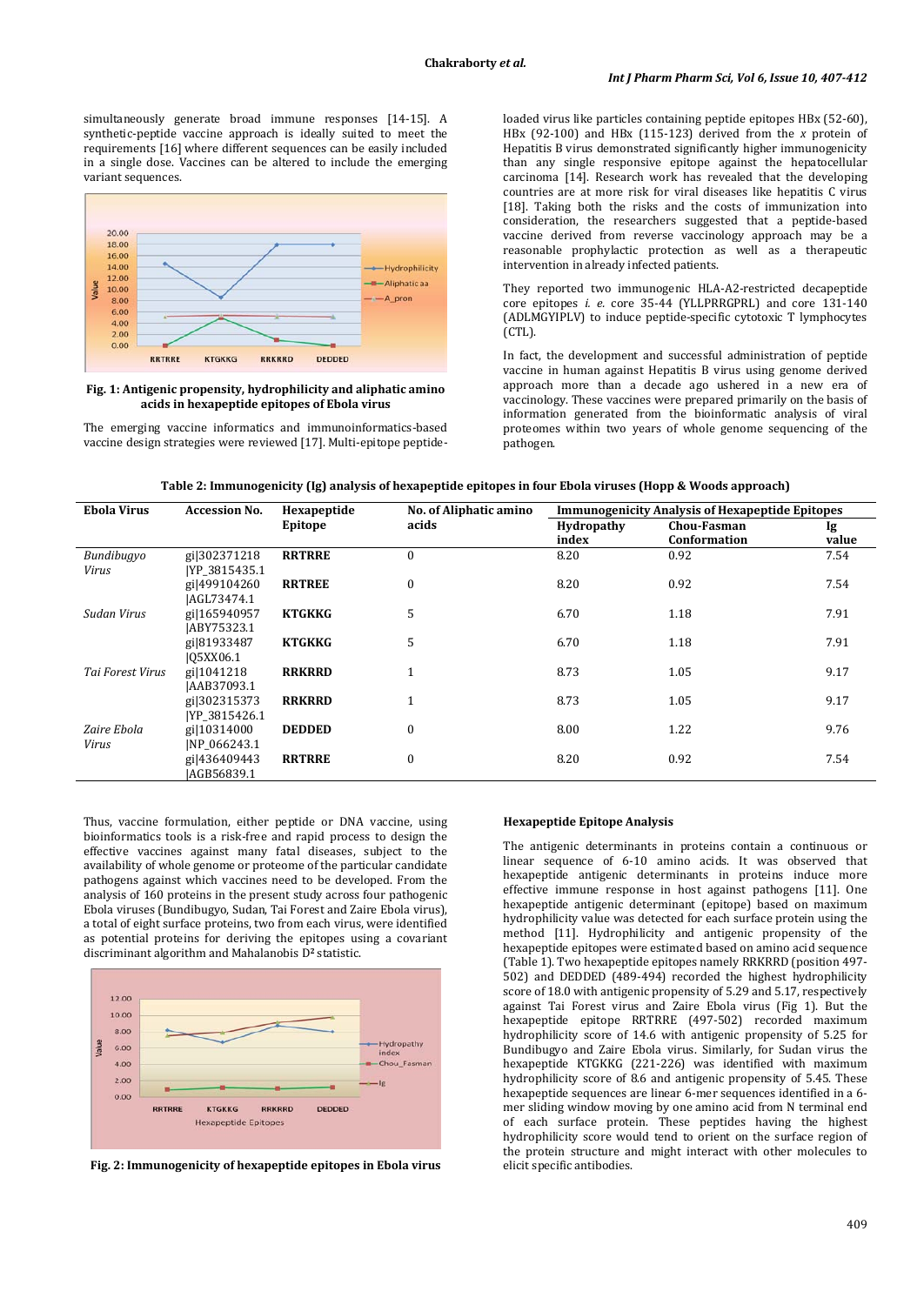For successful use of peptide epitopes as potential vaccine candidates, the epitopes must be highly immunogenic. The immunogenicity of four hexapeptide epitopes was estimated using the immunogenicity score (Ig) derived from hydropathy index and Chou-Fasman conformation for beta turn [13]. Immunogenicity analysis revealed that two hexapeptide epitopes DEDDED (9.76) and RRKRRD (9.17) recorded very high immunogenicity score for Zaire Ebola and Tai Forest virus (Fig 2). But the epitope KTGKKG was estimated to have immunogenicity score of 7.91 in case of Sudan virus whereas the epitope RRTRRE recorded the immunogenicity score of 7.54 for Bundibugyo and Zaire Ebola virus. The peptide epitopes capable of binding to immunoglobulin protein complexes are usually enriched in aliphatic amino acids (*i. e.* A, G, I, K, L, V & M). Amongst four epitopes, the epitopes KTGKKG and RRKRRD had 5 and 1 aliphatic amino acids, respectively whereas the epitopes DEDDED and RRTRRE contained no aliphatic amino acid.

#### **Heptapeptide (7-mer) Epitope Analysis as B cell Epitop**e

Bioinformatic approach can be applied for the identification of linear heptapeptide B cell epitopes, which are potential vaccine candidates, located in the surface proteins. For each Ebola virus four B cell epitopes were identified with their corresponding position in the complete protein (Table 3).

Hydrophilicity score and antigenic propensity were estimated for each epitope (Fig 3). Hydrophilicity score of epitopes ranged from - 5.30 (SSYYHTT, position 210-216) to 8.60 (DQEKKIL, 370-376) whereas the antigenic propensity varied from 6.99 (PSTPPOD, 418-424) to 7.38 (DPSSYYH, 208-214) (Fig 4). The epitopes with positive hydrophilicity coupled with high antigenic propensity could be the potential candidates in subunit vaccine formulation.

Thus the heptapeptide epitopes PSTPPQD and SHYEPPN (385-391) could be used as B cell epitopes against Bundibugyo virus whereas two overlapping heptapeptides PDYDDCH (309-315) and DYDDCHS (310-316) against Sudan virus.

Similarly, the heptapeptide QPKCNPN (508-514) could be a strong B cell epitope against Tai Forest virus but three heptapeptides namely EYTYPDS (685-691), HLGLDDQ (365-371) and DQEKKIL (370-376) are potential vaccine candidates against Zaire Ebola virus. Immunogenicity analysis of the B cell epitopes revealed that immunogenicity score of heptapeptides was in the range 5.28 – 8.58 (Table 4). In fact, all the identified epitopes recorded high immunogenicity score suggesting that these heptapeptides would raise humoral immunity when successfully administered as antigens in carrier particles. The B cell epitopes PTSPPQD, SHYEPPN, PDYDDCH, DYDDCHS and QPKCNPN were estimated to have immunogenicity score more than 8.0 for Bundibugyo, Sudan and Tai Forest virus. The epitopes EYTYPDS for Zaire Ebola virus recorded relatively low immunogenicity score (7.57). The epitopes HLGLDDQ and DQEKKIL had low immunogenicity score 5.86 and 5.28 for Zaire Ebola virus. From the comparison of aliphatic amino composition in B cell epitopes, it was evident that the epitopes DQEKKIL, HLGLDDQ and QPKCNPN contained 4, 3 and 1 aliphatic amino acids, respectively.



**Fig. 3: Antigenic propensity, hydrophilicity and aliphatic amino acids in B cell epitopes of Ebola virus**

| <b>Ebola Virus</b> | <b>Accession No.</b> | Protein type           | <b>B</b> cell<br>Epitope<br>(7mer | <b>Epitope position</b><br>in protein | <b>Hydrophilicity</b><br>score | Epitope's Antigenic<br>propensity |
|--------------------|----------------------|------------------------|-----------------------------------|---------------------------------------|--------------------------------|-----------------------------------|
| Bundibugyo         | gi 302371218         | Spike glycoprotein     | PSTPPOD                           | 418-424                               | 3.10                           | 6.99                              |
| Virus              | YP 3815435.1         |                        | <b>SHYEPPN</b>                    | 385-391                               | 0.70                           | 6.99                              |
|                    | gi 499104260         | Glycoprotein           | <b>SHTTPSP</b>                    | 430-436                               | $-0.70$                        | 7.07                              |
|                    | AGL73474.1           |                        | <b>DPSSYYH</b>                    | 208-214                               | $-1.50$                        | 7.38                              |
| Sudan Virus        | gi 165940957         | Matrix protein         | <b>PDYDDCH</b>                    | 309-315                               | 5.20                           | 7.34                              |
|                    | ABY75323.1           |                        | <b>DYDDCHS</b>                    | 310-316                               | 5.50                           | 7.29                              |
|                    | gi 81933487          | VP 40 protein          | <b>OGIPDHP</b>                    | 140-146                               | 0.90                           | 7.14                              |
|                    | 105XX06.1            |                        | RLGOGIP                           | 137-143                               | $-0.40$                        | 7.10                              |
| Tai Forest         | gi 1041218           | Virion spike           | <b>OPKCNPN</b>                    | 508-514                               | 2.60                           | 7.04                              |
| Virus              | AAB37093.1           | glycoprotein           | <b>DPSSYYH</b>                    | 208-214                               | $-1.50$                        | 7.38                              |
|                    | gi 302315373         | Spike glycoprotein     | <b>NPNLHYW</b>                    | 512-518                               | $-7.60$                        | 7.02                              |
|                    | [YP 3815426.1]       | precursor              | <b>SSYYHTT</b>                    | 210-216                               | $-5.30$                        | 7.27                              |
| Zaire Ebola        | gi 10314000          | NP gene product        | YOSYSEN                           | 469-475                               | $-0.60$                        | 6.99                              |
| Virus              | INP 066243.1         |                        | <b>EYTYPDS</b>                    | 685-691                               | 1.30                           | 6.99                              |
|                    | gi 436409443         | Virion spike           | HLGLDDO                           | 365-371                               | 2.10                           | 7.23                              |
|                    | AGB56839.1           | glycoprotein precursor | <b>DOEKKIL</b>                    | 370-376                               | 8.60                           | 6.99                              |

| Table 3: Proteins having potential B cell epitopes for Ebola vaccine development |  |  |
|----------------------------------------------------------------------------------|--|--|
|                                                                                  |  |  |

But the heptapeptide epitopes PSTPPQD, SHYEPPN, PDYDDCH, DYDDCHS and EYTYPDS did not contain even a single aliphatic amino acid.

*In silico* analysis of the chemical properties (hydrophilicity, Gravy score for hydrophobicity, aromaticity, net charge at pH 7.0, pI *i. e.* Isoelectric point and polar/total amino acid ratio) for interrelationships of eight surface proteins revealed that Gravy score, isoelectric point and net charge at pH 7.0 showed a similar trend (Table 5). But hydrophobicity and isoelectric point of the proteins showed almost a reverse relationship (Fig 5).

Peptide vaccines offer several advantages. Synthetic peptide-based vaccines administered subcutaneously in adjuvants are able to induce strong protective immunity against virus infections and malignancies as shown in several murine model systems [19-20].

Therefore, it is a novel strategy to stimulate immune response very purposefully based on a selected epitope or even a mixture of desired epitopes. Using a suitable adjuvant, peptide immunization could be a very straight forward method [18].

Compared to the recombinant or attenuated viruses which are generally very powerful tools for immunization, the peptide-based vaccines do not run the risk of a back-mutation into a dangerous or potential virus as the former does.

Not only are peptides easily produced at low cost, peptide vaccines do not need an uninterrupted cold preservation system.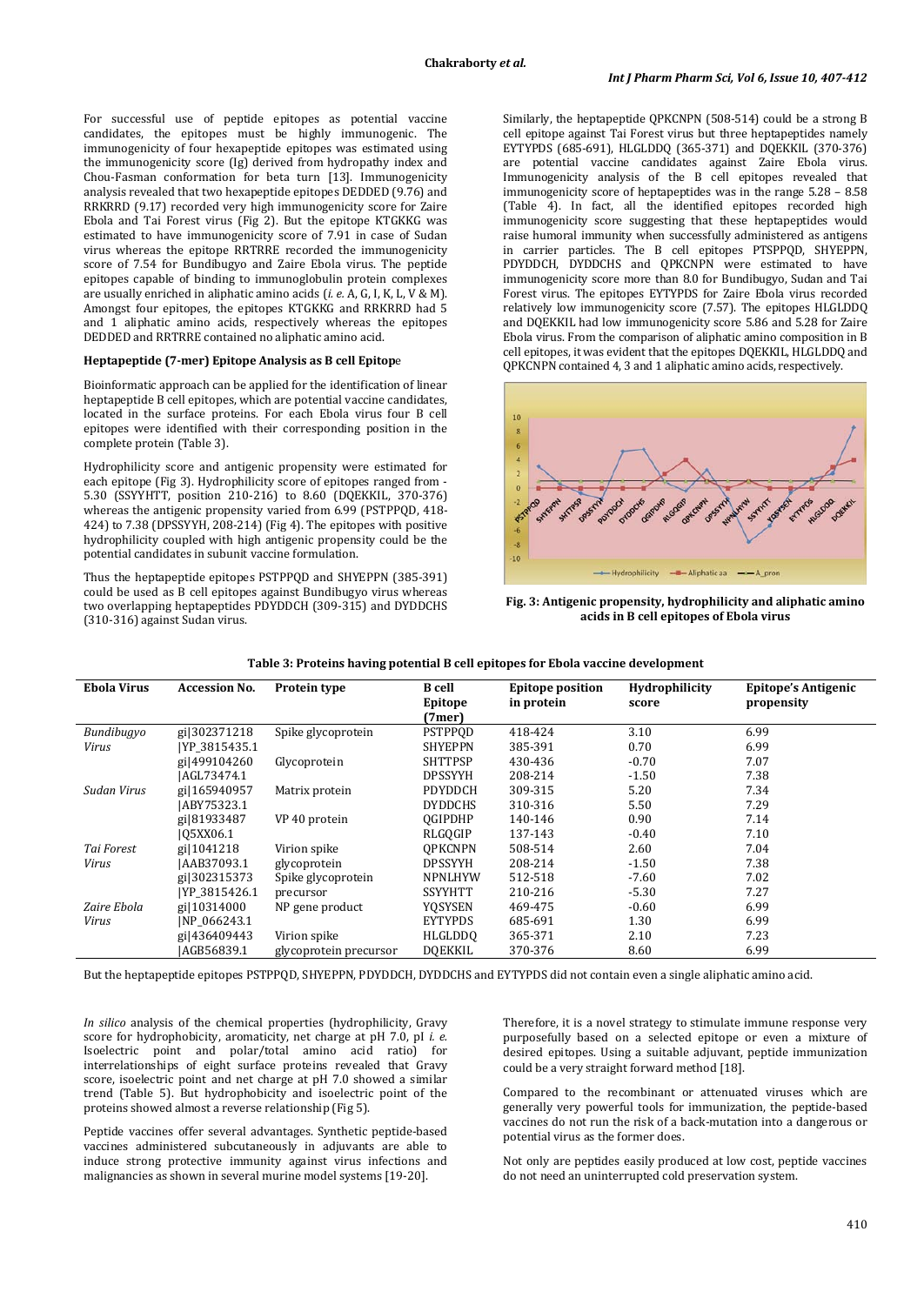Apart from the merits, a peptide-based vaccine is often associated with some demerits too. A peptide *per se* is usually not very immunogenic and therefore, the only solution is to choose a suitable adjuvant and carrier in order to protect the peptide from protease degradation and direct it into an immune response pathway.

Furthermore, it may be hard to predict the outcome of a peptide-based vaccine at the initial stage. Depending on the antigen sequence, the dose and the route of application, the peptide immunization strategy could end up with tolerance in the vaccinated individuals, or an ordinary immune response, immunopathology or even autoimmunity.

**Table 4: Immunogenicity analysis of B cell epitopes against four Ebola viruses (Kolaskar & Tongaonkar approach)**

| <b>Ebola Virus</b> | <b>B</b> cell Epitope (7mer) | No. of Aliphatic amino acids* | <b>Immunogenicity Analysis of 7mer Epitopes</b> |                                 |          |
|--------------------|------------------------------|-------------------------------|-------------------------------------------------|---------------------------------|----------|
|                    |                              |                               | <b>Hydropathy index</b>                         | <b>Chou-Fasman Conformation</b> | Ig value |
| Bundibugyo Virus   | <b>PSTPPOD</b>               | $\Omega$                      | 6.40                                            | 1.34                            | 8.58     |
|                    | <b>SHYEPPN</b>               |                               | 6.71                                            | 1.27                            | 8.52     |
|                    | <b>SHTTPSP</b>               |                               | 5.84                                            | 1.25                            | 7.30     |
|                    | <b>DPSSYYH</b>               |                               | 6.29                                            | 1.30                            | 8.18     |
| Sudan Virus        | <b>PDYDDCH</b>               |                               | 6.51                                            | 1.31                            | 8.53     |
|                    | <b>DYDDCHS</b>               |                               | 6.40                                            | 1.30                            | 8.32     |
|                    | <b>OGIPDHP</b>               |                               | 5.83                                            | 1.21                            | 7.05     |
|                    | <b>RLGOGIP</b>               | 4                             | 4.80                                            | 1.09                            | 5.23     |
| Tai Forest Virus   | <b>OPKCNPN</b>               |                               | 6.66                                            | 1.33                            | 8.86     |
|                    | <b>DPSSYYH</b>               |                               | 6.29                                            | 1.30                            | 8.18     |
|                    | <b>NPNLHYW</b>               |                               | 5.96                                            | 1.18                            | 7.03     |
|                    | <b>SSYYHTT</b>               |                               | 5.76                                            | 1.14                            | 6.57     |
| Zaire Ebola Virus  | <b>YOSYSEN</b>               |                               | 6.60                                            | 1.20                            | 7.92     |
|                    | <b>EYTYPDS</b>               |                               | 6.31                                            | 1.20                            | 7.57     |
|                    | <b>HLGLDDO</b>               |                               | 5.43                                            | 1.08                            | 5.86     |
|                    | <b>DOEKKIL</b>               | 4                             | 5.93                                            | 0.89                            | 5.28     |

\*Aliphatic amino acids considered for analysis: A, G, I, K, L, V & M



**Fig. 4: Hydropathy index, Chou-Fasman conformation and immunogenicity (Ig) of B cell epitopes in Ebola**

|  |  | Table 5: Chemical properties of eight surface proteins in four pathogenic Ebola viruses |
|--|--|-----------------------------------------------------------------------------------------|
|--|--|-----------------------------------------------------------------------------------------|

| Protein                             | <b>Hydrophilicity</b><br>(x100) | <b>Total Gravy</b><br>score<br>(x100) | Aromaticity | Net charge<br>at pH 7 | pI   | Polar/Total aa |
|-------------------------------------|---------------------------------|---------------------------------------|-------------|-----------------------|------|----------------|
| Spike glycoprotein                  | 9.53                            | $-314.70$                             | 0.09        | $-7.21$               | 3.20 | 0.30           |
| Glycoprotein                        | 9.51                            | $-276.80$                             | 0.08        | $-3.21$               | 3.70 | 0.30           |
| Matrix protein                      | 4.54                            | $-20.60$                              | 0.06        | 3.60                  | 8.05 | 0.25           |
| VP 40                               | 4.54                            | $-20.60$                              | 0.06        | 3.60                  | 8.05 | 0.25           |
| Virion spike glycoprotein           | 9.52                            | $-222.20$                             | 0.09        | $-4.17$               | 3.70 | 0.28           |
| Spike glycoprotein precursor        | 9.52                            | $-216.20$                             | 0.09        | $-3.22$               | 3.70 | 0.28           |
| NP Gene Protein                     | 10.44                           | $-511.00$                             | 0.07        | $-38.94$              | 3.70 | 0.37           |
| Virion Spike glycoprotein precursor | 9.60                            | $-261.80$                             | 0.09        | $-6.21$               | 3.70 | 0.29           |



**Fig. 5: Chemical properties of eight surface proteins in Ebola virus**